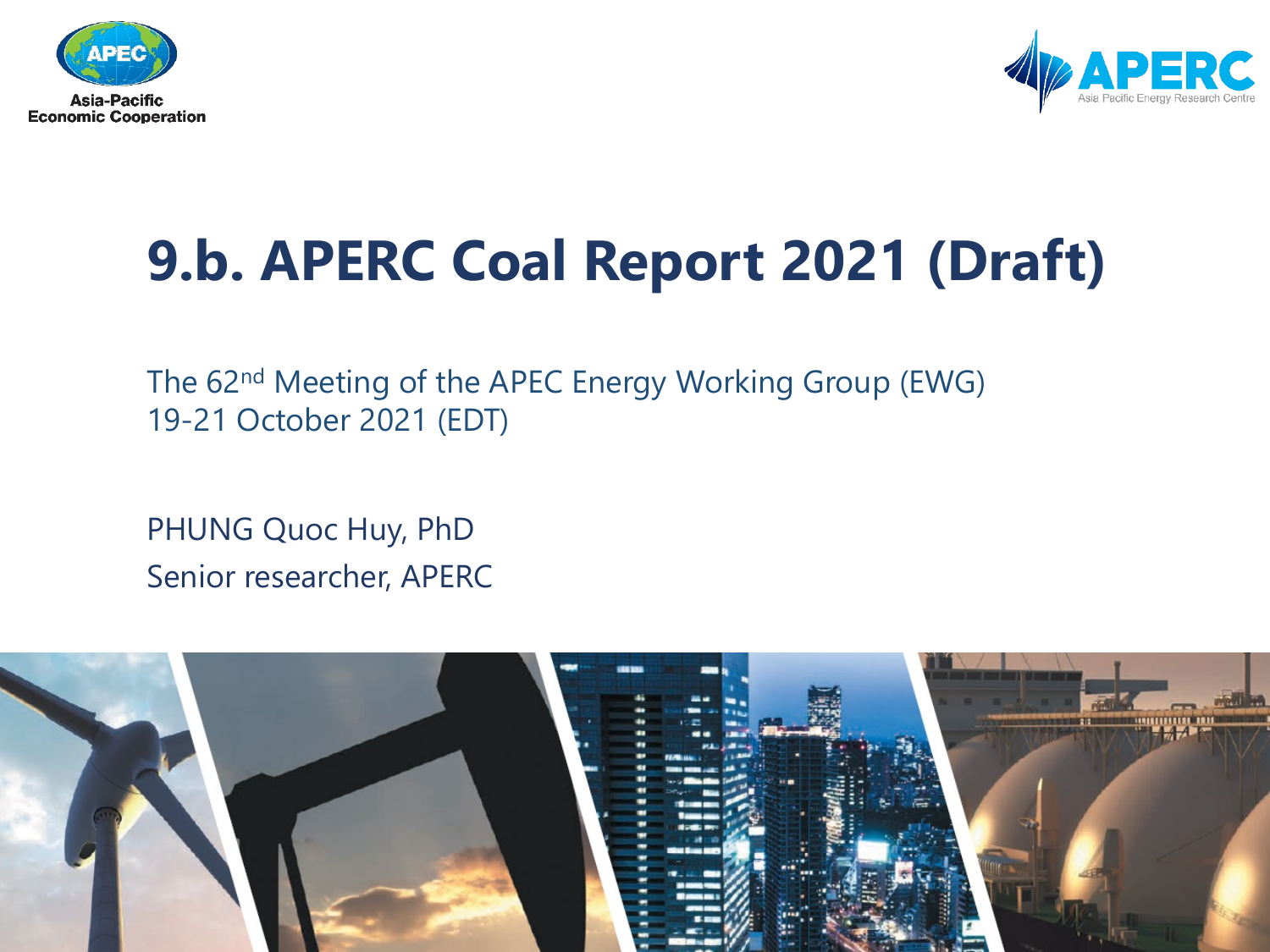### **1-1. APEC coal policies: Decarbonisation**

**Current measures to promote decarbonisation in coal-consuming sectors**



Sources: APERC, Boom and Bust (2021), Global Energy Monitor, EGEDA, E3G (2021).

### **Coal power-related CCUS capacities in the APEC region**



Sources:: Global CCS Institute

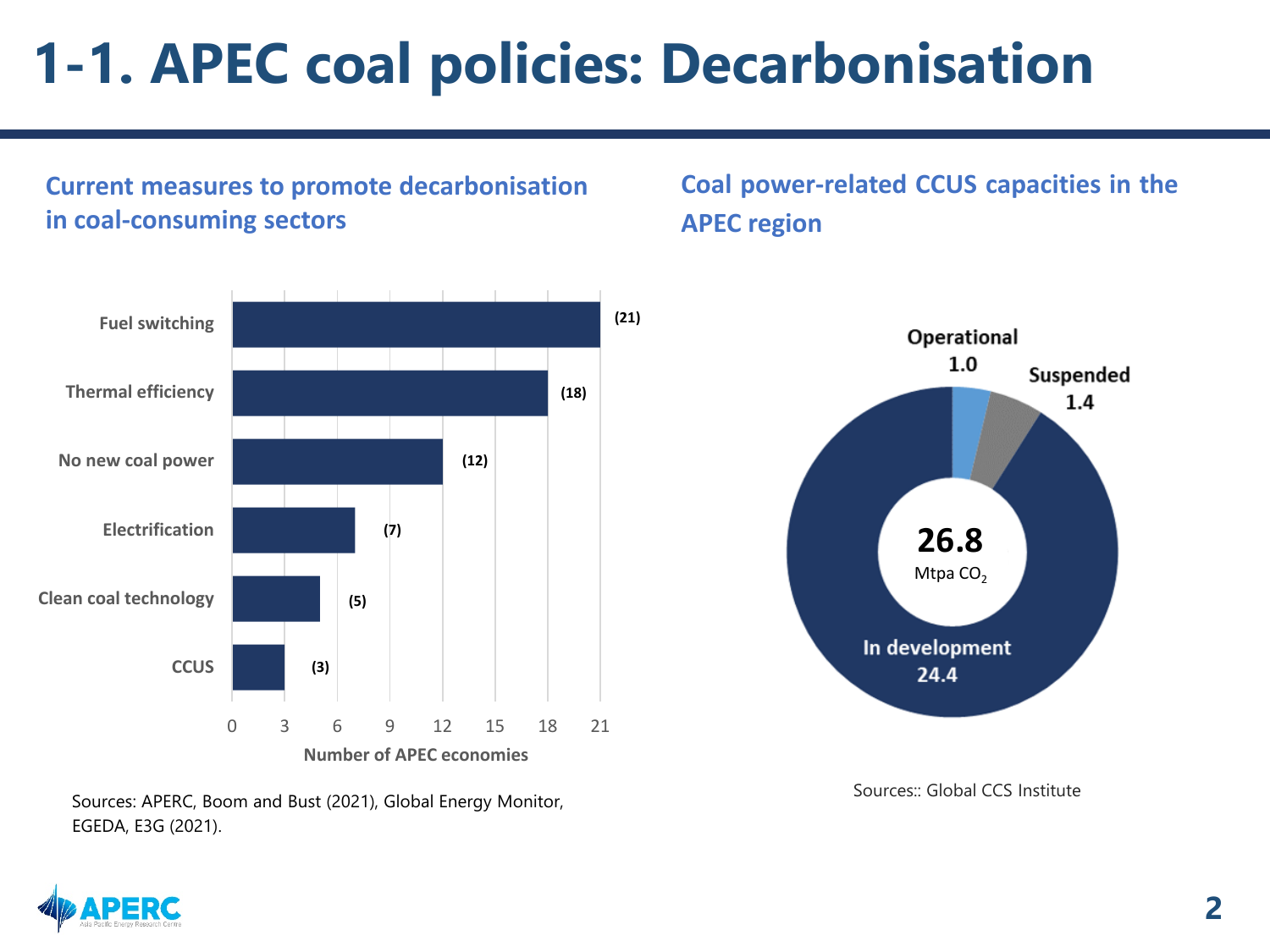# **1-2. APEC coal policies: Financing**

**Selected financial and investment institutions committed to reduce or end involvement in coal supply and coal-fired power plants** 

| <b>Economy</b>           | <b>Institutions</b>                                                                                                                                     |
|--------------------------|---------------------------------------------------------------------------------------------------------------------------------------------------------|
| <b>Australia</b>         | <b>QBE Insurance Group</b>                                                                                                                              |
| <b>China</b>             | State Development & Investment Corporation                                                                                                              |
| <b>Japan</b>             | Marubeni, Mitsui, Itochu, Sojitz, Mitsubishi UFJ (MUFG),<br>Sumitomo Mitsui Financial Group (SMFG), Japan Bank for<br>International Cooperation (JBIC). |
| <b>Republic of Korea</b> | Teachers Pension System, Government Employees Pension<br>System, Export-Import Bank of Korea.                                                           |
| <b>Singapore</b>         | Oversea Chinese Banking Corp, United Overseas Bank                                                                                                      |
| <b>The Unites States</b> | Chubb Ltd.                                                                                                                                              |

Sources: IEA (2019), Boom and Bust (2021).

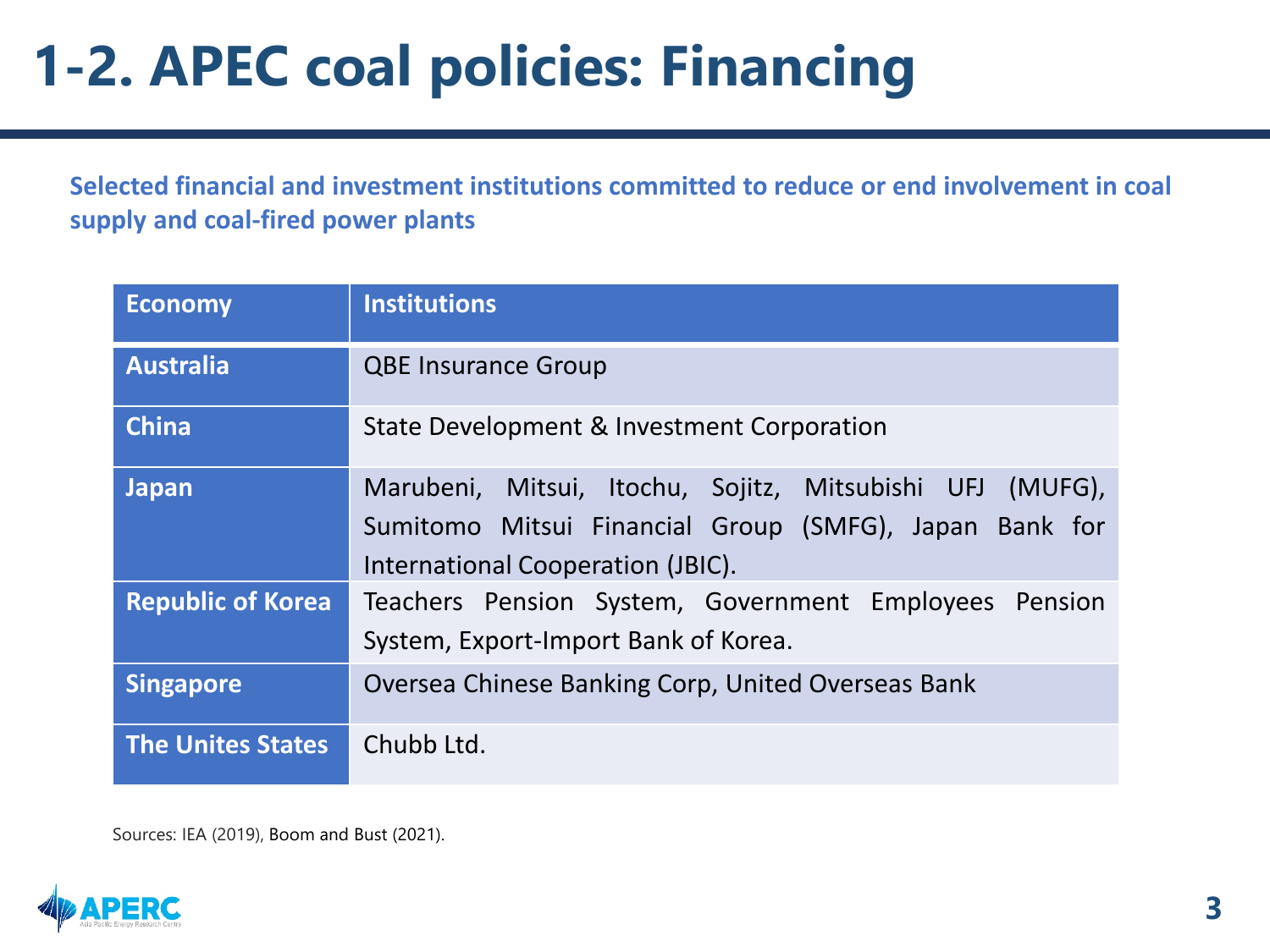### **2-1. APEC coal consumption: In a global context**

#### **Coal consumption growth rate of selected APEC economies, 2016-2020**



- Global coal consumption declined by 3.9% in 2020, whereas the decline was only 2.8% in APEC. The decline was recorded in two consecutive years.
- Coal consumption in the US decreased by 19% in 2020, which continues an accelerating decline in recent years.
- China was the only APEC economy to record an increase in coal consumption in 2020 (0.6%).

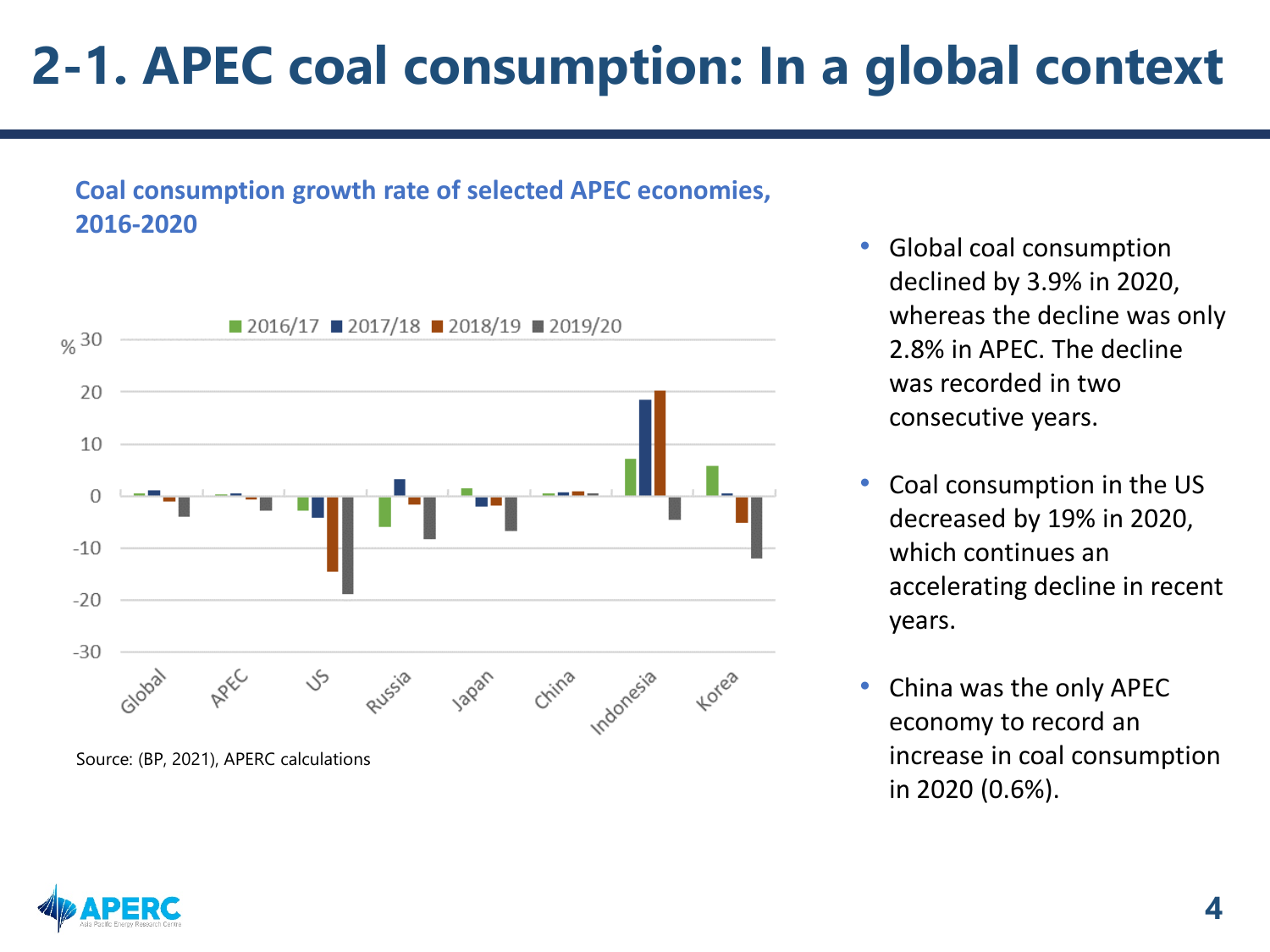# **2-2. APEC coal consumption: Thermal coal**

**APEC thermal coal (including lignite) consumption since 2000, with projections to 2030**



Source: EGEDA (2021) and preliminary APERC forecasts from forthcoming APEC Energy Demand and Supply Outlook (2021)

- APEC thermal coal consumption accounted for 82% of all APEC coal consumption in 2018.
- China remained the largest consumer, accounting for 65% of APEC thermal coal consumption in 2018.
- In 2018, the US was the second-largest thermal coal consuming economy, accounting for 12%.
- Thermal coal consumption is projected to decline through to 2030.

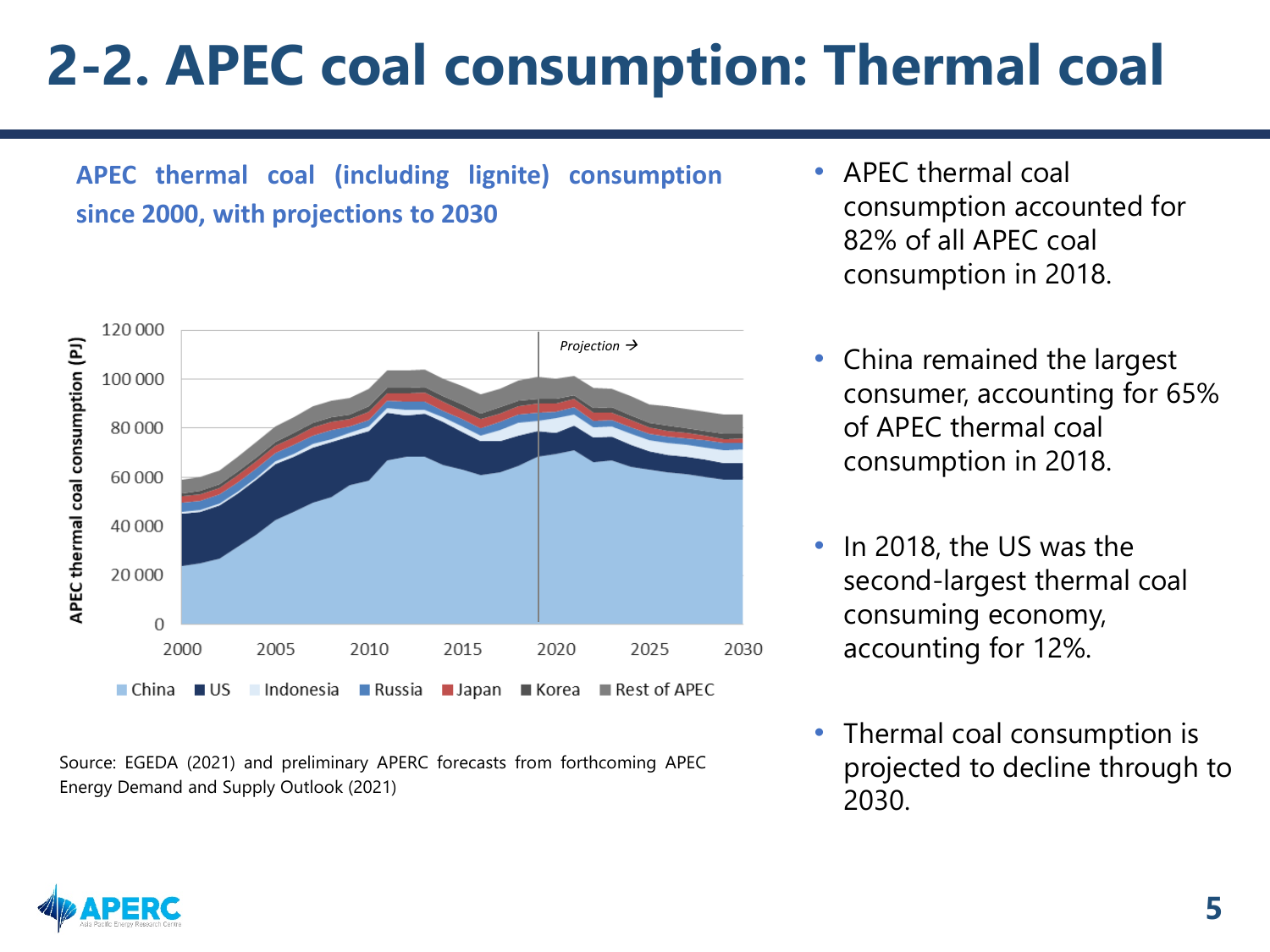# **3-1. APEC coal production: In a global context**

### **Coal production growth rate of selected APEC economies, 2016-2020**



Source: (BP, 2021), APERC calculations

- Global (and APEC) coal production fell by a greater amount than coal consumption in 2020, with a fall of 4.9% (4.2% for APEC).
- Significant falls were recorded in the US (-25%), Russia (-9%), Indonesia (- 8%), and Australia (-6%).
- At odds with a fall in production in many economies in 2020, Viet Nam and China posted increases of 4.8% and 1.4%, respectively.

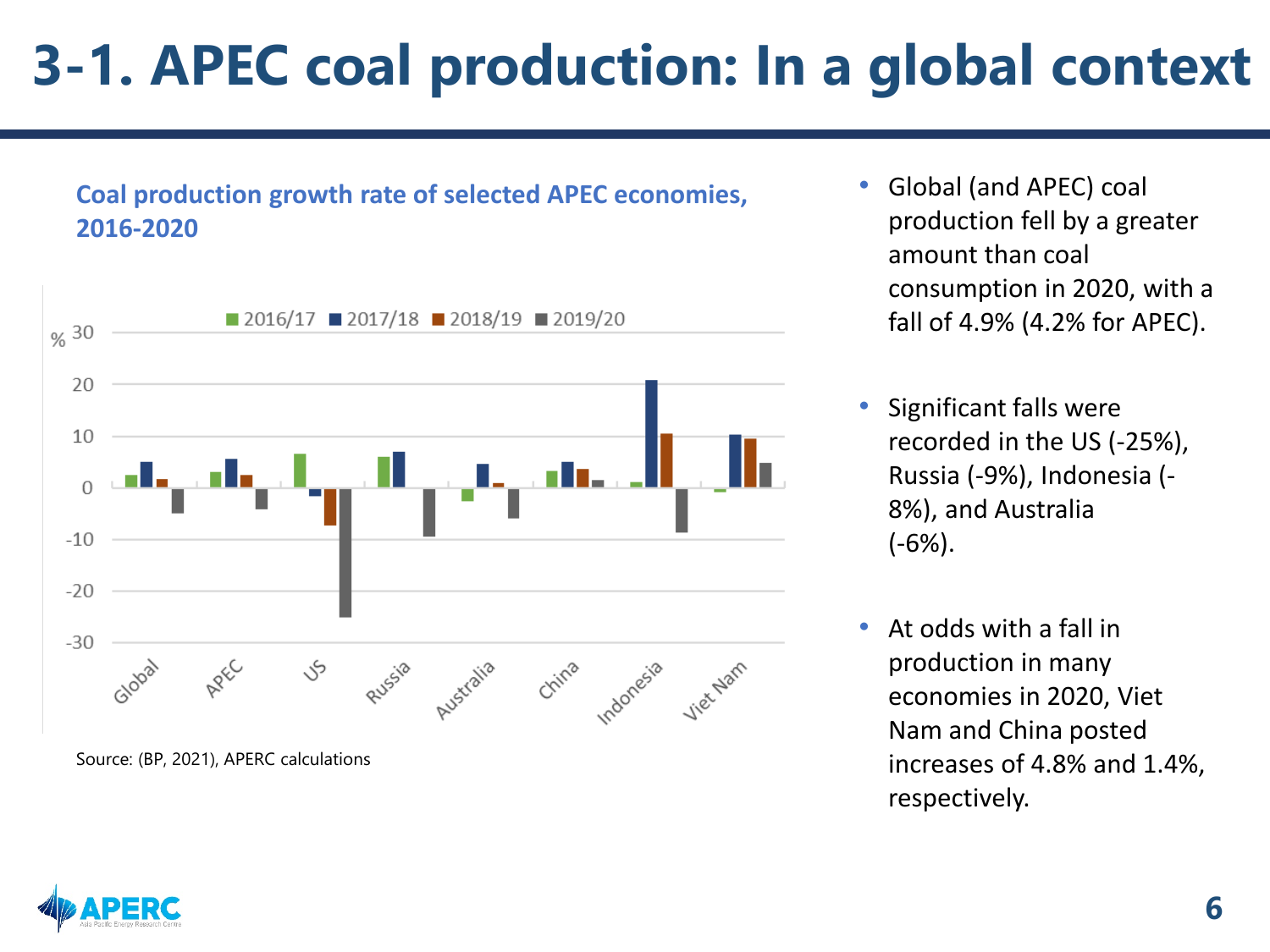# **3-2. APEC coal production: Thermal coal**

### **APEC thermal coal (include lignite) production since 2000 with forecasts to 2030**



Source: EGEDA (2021) and preliminary APERC forecasts from forthcoming APEC Energy Demand and Supply Outlook (2021)

- APEC thermal coal production accounted for 81% of total APEC coal production in 2018.
- In 2018, China produced 59% of APEC thermal coal production. Indonesia and the US followed, accounting for 13% of APEC coal production, then Russia (7%), and Australia (7%).
- Thermal coal production is projected to decline through to 2030, led by the US (-46%), Australia (-20%), Russia (- 12%), and China (-9%). Indonesia is the only economy projected to increase production (+2.9%).

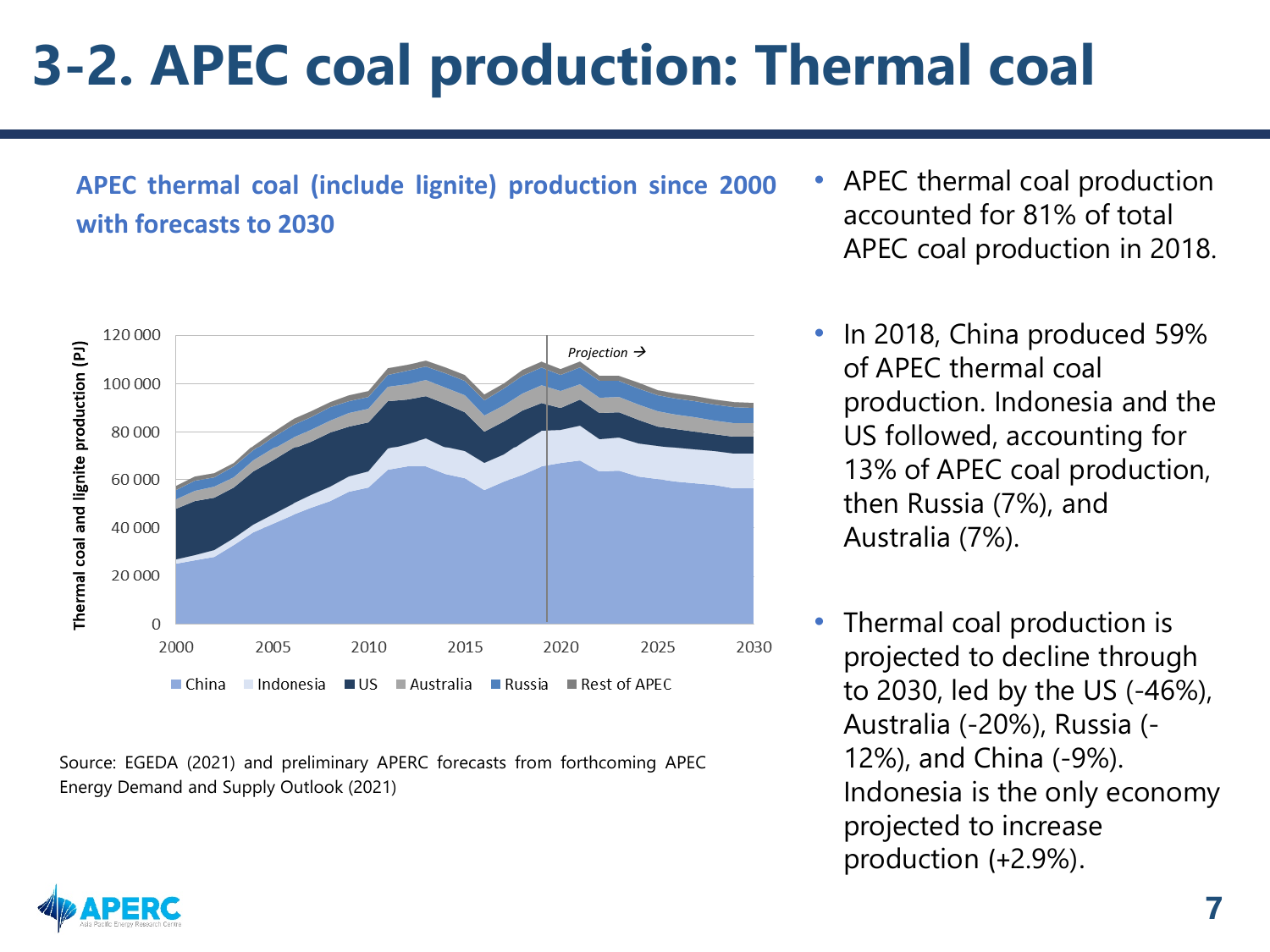### **4-1. APEC coal trade: Coal imports**

### **APEC coal imports from 2000, with projections to 2030**



Source: EGEDA (2021) and preliminary APERC forecasts from forthcoming APEC **in recent years.** Energy Demand and Supply Outlook (2021)

#### **Thermal coal**

• China, Japan, Korea, and Chinese Taipei have accounted for around 75% of imported thermal coal in the APEC region in recent years.

### **Metallurgical coal**

• China, Japan and Korea, have accounted for around 85% of total APEC metallurgical coal imports

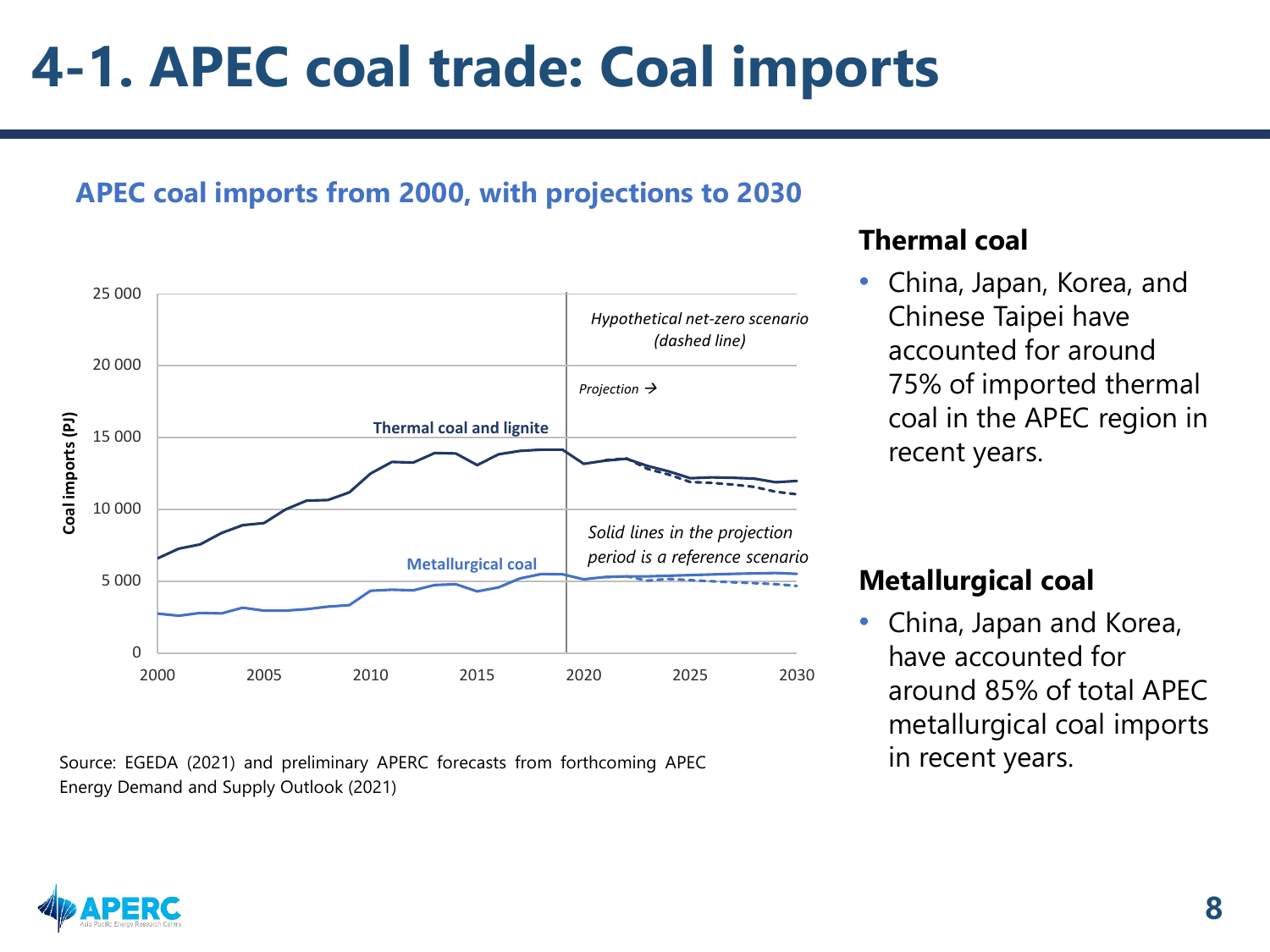### **4-2. APEC coal trade: Coal exports**





Source: EGEDA (2021) and preliminary APERC forecasts from forthcoming APEC Energy Demand and Supply Outlook (2021)

#### **Thermal coal**

- Major APEC thermal coal exporting economies are Indonesia, Australia, Russia and the US, accounting for over 90% of APEC thermal coal exports for a decade.
- 80% of APEC's thermal coal volume was exported to other APEC members economies.

### **Metallurgical coal**

• The top metallurgical coal suppliers in APEC were Australia, the US, Canada and Russia, providing 98% of APEC's metallurgical coal exports in recent years.

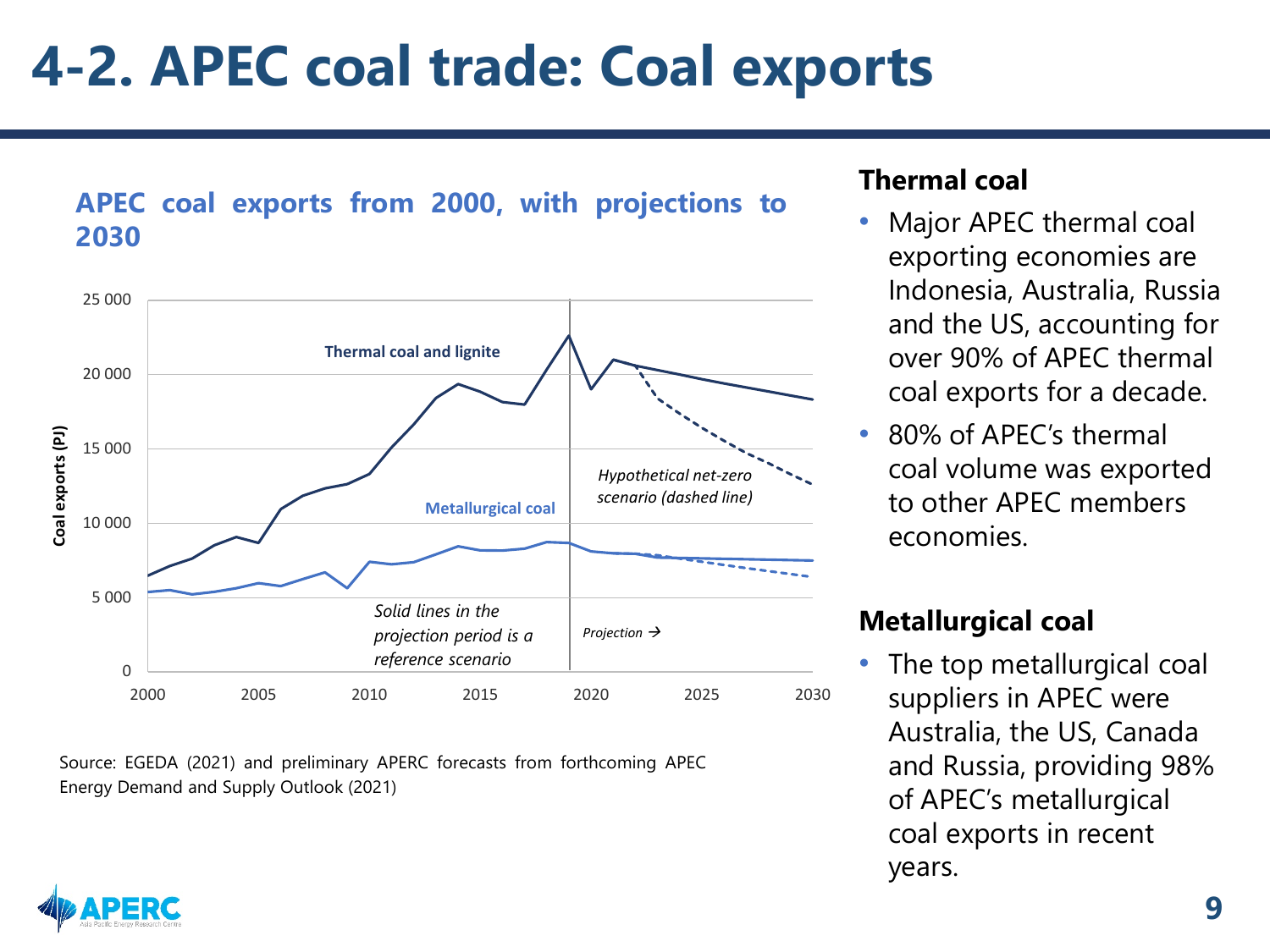# **5. Coal prices: Spot price spikes in 2021**





Source: globalCOAL, HIS, Fastmarkets, Trading Economics. Notes: Newcastle benchmark is the price for seaborne thermal coal in the Asia-Pacific region

#### **China demand**

• Surging economic growth has led to very large increases in electricity demand

#### **China supply**

• Emissions commitments and mining safety actions have diminished China's production

#### **Wider APEC**

- Floods and import restrictions have exacerbated demand and supply imbalance
- Demand increase from Korea and Japan

Net result is severely depleted inventories in China and a scramble to secure additional supply for the coming winter

- $\rightarrow$  Industrial shutdowns; blackouts
- $\rightarrow$  Extreme price spikes in 2021 **10**